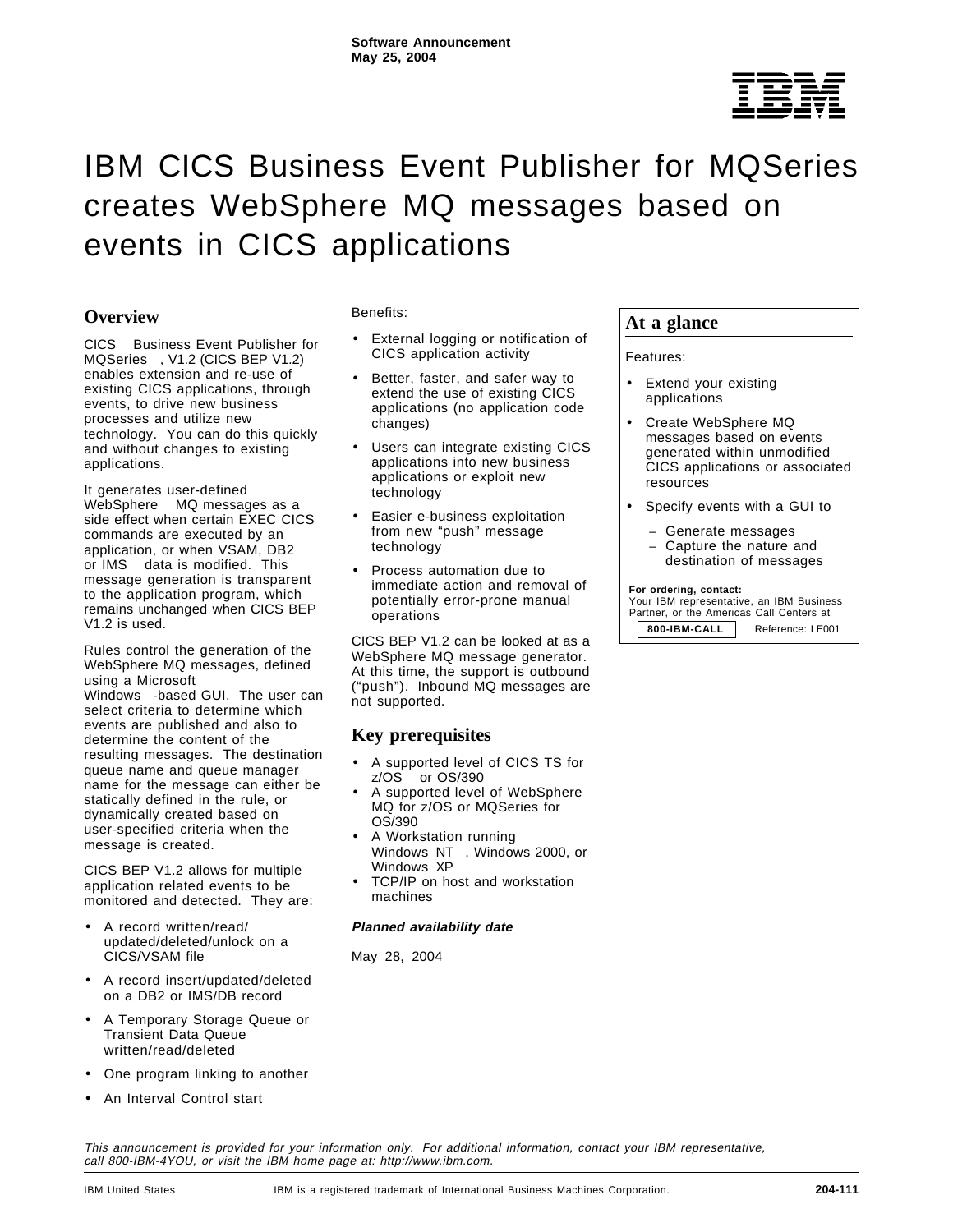# **Description**

CICS BEP V1.2 enables a rapid extension of existing applications running in CICS Transaction Server V1.3, V2.2, and V2.3.

CICS BEP rules can match, for example, VSAM file updates occurring in a CICS region, DB2 database updates, or IMS database updates, and so notify another application of a change to a record.

Components of CICS BEP reside in several places:

- A message server running in a z/OS address space, communicating with CICS Business Event Publisher event source connectors and WebSphere MQ queue managers
- A dataspace server running in a z/OS address space, containing cached user-generated rules and persistent information used by message servers and event source connectors
- A CICS event source connector running in a CICS TS region
- A DB2 or IMS event source connector running in a z/OS address space
- Inside the IMS region, CICS BEP runs at the DFSFLGX0 Log exit
- A rules database used to control the publishing of events and the contents of published messages
- A GUI (workstation administration client) running on a Windows-based workstation used to create and maintain rules to control the creation of messages

#### **The message server**

The CICS BEP message server is responsible for the MQPUT operation to send the generated message to the required queue. The message server supports the use of multiple subtasks for processing multiple units of work in parallel. A very high level of performance results. MQPUT operations can be within or outside of a unit of work as specified by the rule being processed.

For CICS events, in the former case, the CICS BEP unit of work is not that used by CICS, but is coordinated with the current CICS unit of work. This means that updates to CICS Recoverable Resources and the MQPUT will either both succeed or both fail.

For DB2 and IMS, events are processed asynchronously, after the actual DB2 or IMS unit of work has completed. If a rule specifies that a message is to participate in the unit of work, the message will not be hardened on the queue unless the unit of work being processed is successfully committed.

The message server also contains a TCP/IP listener subtask used for communication between the message server and the CICS BEP workstation administration client, for example uploading new rules created on the workstation administration client to the message server rules file.

#### **The dataspace server**

The CICS BEP dataspace server offers virtual storage for semipersistent information used by message servers and event source connectors. Message servers and event source connectors can be stopped and started without losing valuable state information, such as cached rules and CICS transaction pattern knowledge.

#### **The CICS event source connector**

Inside the CICS region, CICS BEP supplies various exit programs executed as CICS Global User Exit modules. A CICS application program issues EXEC CICS commands to utilize CICS facilities. While executing these commands, CICS executes user-supplied modules at various stages of processing. These modules are invoked at global user exit (GLUE) points and are called exit modules. Several Exit modules are offered.

Exit modules:

- Scan the rules database for a rule matching the event′s properties
- Use a matched rule to generate the contents of a WebSphere MQ message
- Use a matched rule to determine the destination message queue and queue manager
- Give the resulting message to the message server so that it may be written to the message queue
- Ensures that transactional activity occurring in the CICS BEP message server and the CICS region are coordinated

All updates to CICS Recoverable Resources and the CICS BEP MQPUTs must be committed or neither succeed. In effect, but not physically, the scope of the CICS unit of work extends into the CICS BEP message server if so specified by the rule being processed. The CICS BEP CICS connector is accessed from within the CICS region through the CICS BEP GLUE modules. The CICS application is unaware of this additional function (although a rule can choose to send an EIBRESP or EIBRESP2 return code on a failure).

These operations are transparent to the application program that issued the EXEC CICS command.

CICS BEP generates WebSphere MQ messages as a side effect to various EXEC CICS commands, providing a valuable extension to an existing application without that application having to change.

#### **The DB2 event source connector**

The DB2 event source connector uses the DB2 Instrumentation Facility Interface (IFI) to quickly and efficiently read the DB2 recovery log. As it reads log records, it compares the contents of the certain types of log records to rules in the CICS BEP rules database cached in the dataspace server. If a rule matching the update reflected in a log record is found, a message is created using the rule′s message layout specification. The resulting message is passed to the message server to be written to the WebSphere MQ destination queue as specified by the rule.

By evaluating DB2 events through the IFI, the DB2 event source connector′s processing takes place outside of the DB2 process, accomplishing its task with no performance impact to the application making the DB2 update request. Unit of work boundaries are enforced (when the matching rule states the message should be published only if the unit of work successfully completes) by employing various MQPUT options that allow a message to be rolled back if the log shows that the unit of work did not complete successfully.

These operations are transparent to the application program that issued the DB2 request.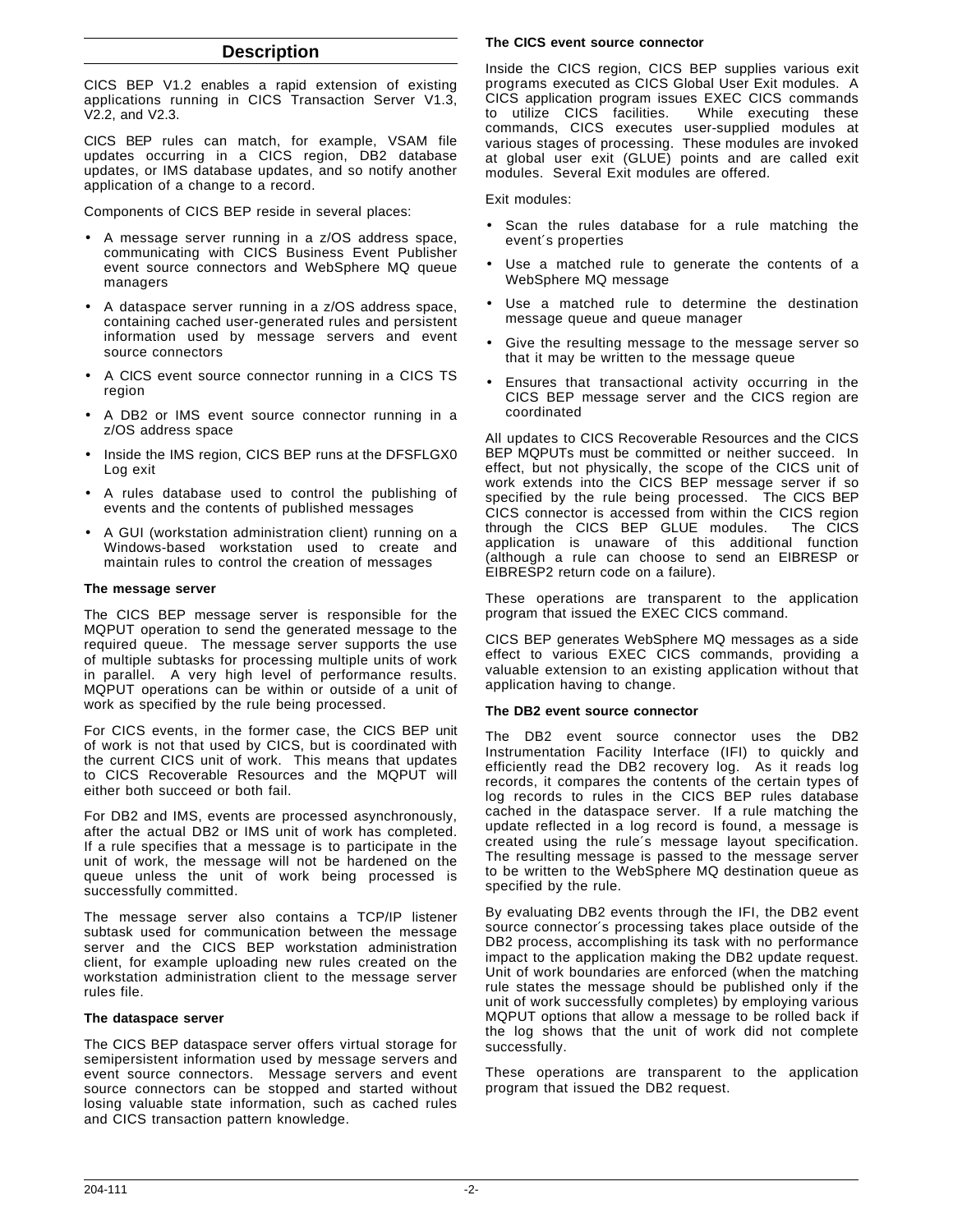CICS BEP generates WebSphere MQ messages as a side effect to various DB2 requests that modify DB2 databases, providing a valuable extension to an existing application without that application having to change.

#### **The IMS event source connector and DFSFLGX0 Log Exit**

The IMS event source connector uses the IMS asynchronous data capture feature to quickly and efficiently monitor IMS logger activity. As log records are written, the CICS Business Event Publisher DFSFLGX0 Log Exit captures IMS asynchronous change data log records and passes them to the CICS Business Event Publisher IMS/DB event source connector. The event source connector compares the contents of the log records to rules in the CICS Business Event Publisher rules database cached in the dataspace server. If a rule matching the update reflected in the log record is found, a message is created using the rule message layout specification. The resulting message is passed to the message server to be written to the WebSphere MQ destination queue as specified by the rule.

The only change required to IMS/DB resources is the addition of an EXIT= parameter to DBDGEN or SEGM statements for databases to be monitored by CICS Business Event Publisher. This message generation is transparent to the application program, so these remain unchanged when Business Event Publisher is used.

By evaluating IMS events in this manner, most of the event source connector′s processing takes place outside of the IMS region itself, accomplishing its task with almost no performance impact to the application making the IMS update request. Unit of work boundaries are enforced (when the matching rule states the message should be published only if the unit of work successfully completes) by employing various MQPUT options that allow a message to be rolled back if the unit of work does not complete successfully.

These operations are transparent to the application program that issued the IMS request.

CICS BEP generates WebSphere MQ messages as a side effect to various IMS requests to modify IMS databases, providing a valuable extension to an existing application without that application having to change.

#### **The rules database**

The rules are generated on a workstation and sent to the CICS BEP message server using TCP/IP communications. Although physically stored in a VSAM file, these rules are ultimately cached in a dataspace owned by the dataspace server for efficient access and persistence across message server and connector restarts. Functions are provided to refresh the cache.

Rules contain information such as:

- A VTAM® APPLID for a CICS region
- A CICS Transaction ID
- A user ID
- The resource type and name (such as a VSAM file name, DB2 table name, or IMS/DB physical database name)
- The WebSphere MQ destination queue name and queue manager name
- Selection criteria used to determine if an event should be published
- Specifications for building the message

Rules are scanned and applied by the CICS Business Event Publisher event source connectors to the events they monitor to determine whether or not the events should result in a message being published, as well as what data a published message contains.

More than one rule can be matched by a single event processed by an event source connector, so multiple WebSphere MQ messages can be generated as a side effect to the actual EXEC CICS command, DB2 request, or IMS request.

If the application request (EXEC CICS command, DB2 request, or IMS request) matches on many CICS Business Event Publisher rules, several WebSphere messages can be produced. A novel feature of CICS Business Event Publisher is that, if these messages are placed on the same WebSphere MQ queue, the messages can be concatenated (along with additional control information) into one large message for enhanced performance.

#### **The workstation administration client**

The CICS Business Event Publisher workstation administration client is a Windows-based GUI used to create and maintain rules. After rules are created, they are uploaded to the message server to be stored in the rules file. Rules can subsequently be downloaded to a workstation, modified, and uploaded to the message server again. Rules provide the link between the CICS Business Event Publisher event source connectors and the message server.

The workstation administration client can be configured so that sensitive information is not left on the workstation after the information has been uploaded to the message server. In addition to avoiding a single point of failure for storage of rules, this avoids a potential security exposure.

The workstation administration client contains a powerful facility for the generation of rules and the manipulation of the contents of WebSphere MQ messages generated by the rules. A utility is provided to import a COBOL copybook into the CICS Business Event Publisher environment so selection criteria and message creation can be on the basis of named items. In the unlikely event that the selection and creation facilities provided by the workstation administration client are inadequate, a rule exit program written by the user can be used to augment these facilities.

#### **Accessibility by people with disabilities**

**Section 508 of the U.S. Rehabilitation Act:** The following features support use by people with disabilities:

- Operation by keyboard alone
- Optional font enlargement and high-contrast display settings
- Tested with screen readers and screen magnifiers for use by people with visual impairment
- Suitable for people with hearing impairment

Softcopy .pdf documentation is shipped with the product. The .pdf documentation supports optional font enlargement, high-contrast display settings, and may be operated by the keyboard alone. Alternative text is not provided for screen-reader users, however, fully accessible softcopy documentation, with alternative text for diagrams, will be made available on request.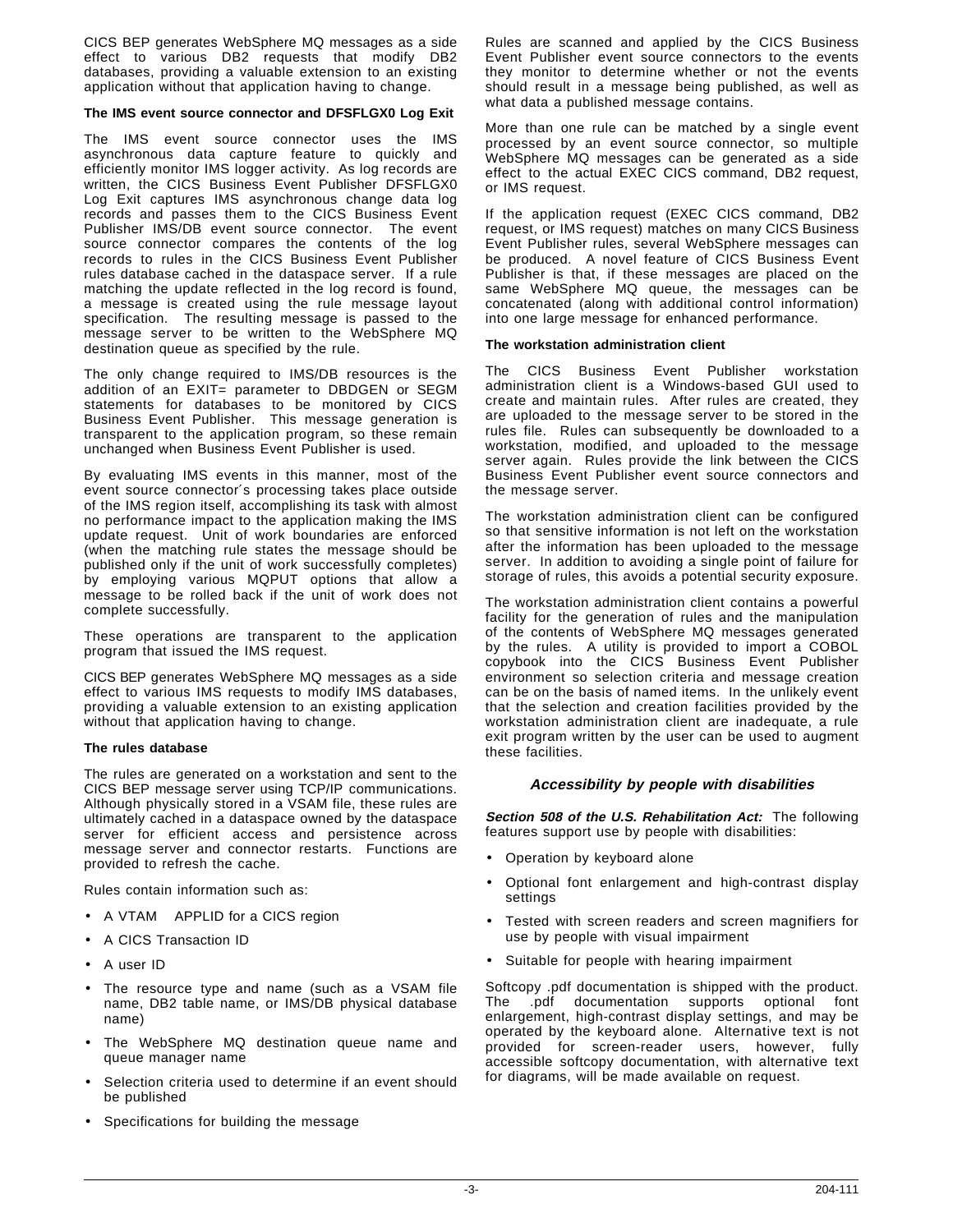# **Value Unit-based pricing**

Value Unit-based pricing will help align the prices of these products to the principle of the PSLC pricing curve, which provides for a lower price per MSU (millions of service units per hour) for larger capacities.

There is also a price benefit when you grow their capacity. Additional capacity will be based on the number of Value Units (MSUs) you have already installed; for example, additional capacity will not be priced starting at the base with a higher price per unit but on the capacity already installed.

Note that Value Units of a given product cannot be exchanged, interchanged, or aggregated with Value Units of another product.

## **IBM International Program License Agreement (IPLA) and Subscription and Support considerations**

IPLA licenses can be transferred from one machine to another within, but not limited to an enterprise. The customer may aggregate the capacity for all the processors the product is operated on to achieve a more economic price. This will result in a single Proof of Entitlement. It is the customer′s responsibility to manage the distribution of Value Units within the limits of the entitlement of the product license.

Subscription and support must cover the same capacity as the product license entitlement. Subscription and support will be available in the country in which the agreement is made.

# **Product positioning**

CICS BEP meets a growing CICS customer demand for a tool to allow rapid integration and extension of mainframe applications and associated data.

CICS BEP V1.2 interprets CICS application events without the need for application changes. It is an attractively priced tool with a Windows-based GUI to control the selection of events that generate messages, selection of events that generate messages, determination of the attributes and data to be used and specification of the queue destination and processing.

CICS BEP is for all CICS Transaction Server for z/OS customers. It is particularly important to CICS TS customers who want to extend the use of existing applications to improve their business processes or exploit new technology.

CICS BEP is a WebSphere MQ message generator. The support is outbound (push), not inbound. It is not a message broker.

However, by its ability to generate messages when certain EXEC CICS commands are executed or when associated resources are updated, CICS BEP provides some new opportunities for application extension. It is a strong point of CICS BEP V1.2 that these existing applications are not altered.

CICS BEP can use:

- **Event notification:**
	- − A new customer added to a profile list
	- − Old customers dropped
	- New orders
	- − New purchases
	- − New sales − Past due notification dates
	-

# • **Threshold notification:**

- − Stock level falls below or exceeds a certain value
- Message sent to notify that action needs to be taken or cause action to happen via electronic supplier notification

**Error notification:** To generate a message when an application error occurs.

CICS BEP can be used for:

- **Activity audits:**
	- See who uses what files and fields, when they are used, from what location, and by which programs
	- Help generate test plans and in design of new system (what is important in the legacy system and should be included in the new system or what is never used)
	- − Help model the data access patterns

## • **Batch operations replacement**

Traditionally, many activities are deferred until the files are taken offline and processed in batch. For example, generate customer letters and e-mails or<br>post other files. With CICS BEP, the changed With CICS BEP, the changed information can be fed real-time to an asynchronous process where the same batch activities can be done in near real-time. Timeliness is improved without affecting online response time.

#### **Trademarks**

IMS is a trademark of International Business Machines Corporation in the United States or other countries or both. CICS, MQSeries, WebSphere, DB2, OS/390, z/OS, and VTAM are registered trademarks of International Business Machines Corporation in the United States or other countries or both.

Microsoft, Windows, and Windows NT are trademarks of Microsoft Corporation.

Other company, product, and service names may be trademarks or service marks of others.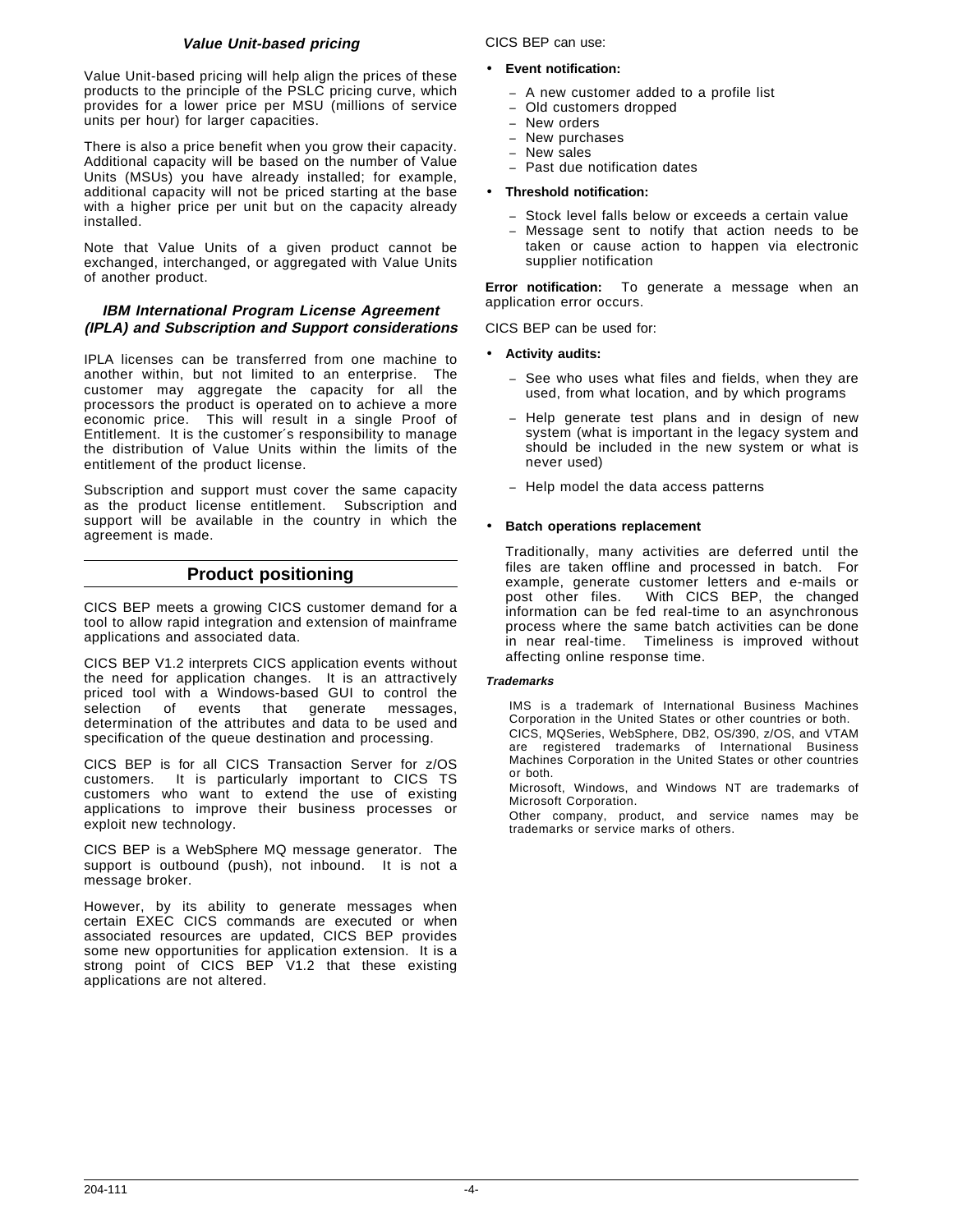

# **IBM US Announcement Supplemental Information**

May 25, 2004

# **Education support**

For additional information on available courses, visit

#### **http://www-3.ibm.com/services/learning**

The appropriate curriculum will include the enhancements described in this announcement.

Call IBM Education and Training at 800-IBM-TEACH (426-8322) for catalogs, schedules, and enrollments.

# **Offering information**

Product information is available via the Offering Information Web site

## **http://www.ibm.com/common/ssi**

# **Publications**

The only hardcopy documentation delivered with CICS BEP will be the Program Directory. After planned availability, user documentation will be available softcopy to download in PDF format from the IBM Publications Center Web site. Customers who want hardcopy of the documentation can print copies from the PDF files.

| <b>Publication</b>       | Form<br>number |
|--------------------------|----------------|
| User Guide               | GC34-6295      |
| <b>Getting Started</b>   | GC34-6296      |
| <b>Program Directory</b> | GI10-2564      |

# **Technical information**

**Hardware requirements:** CICS BEP runs on any S/390 or IBM @server zSeries<sup>®</sup> machine on which the applicable operating system and software runs.

The Rules Database administration tool requires any machine capable of running the applicable operating system.

## **Software requirements:** CICS BEP requires:

- CICS Transaction Server for OS/390® or z/OS® running on the appropriate operating system
- WebSphere<sup>®</sup> MQ for z/OS V5.3, or later
- A Workstation running Windows NT™, Windows™ 2000, or Windows XP
- TCP/IP on host and workstation machines supports:
	- − CICS Transaction Server for OS/390, V1.3 (5655-147)
- − CICS Transaction Server for z/OS, V2.2, or later (5697-E93)
- − DB2 Universal Database Server for OS/390 V6.1  $(5645-DB2)$
- − DB2 Universal Database Server for OS/390 V7.1 (5675-DB2)
- − DB2 Universal Database for z/OS, V8.1 (5625-DB2)
- − IMS Database Manager V7 (5655-B01)
- − IMS Database Manager V8 (5655-C56)

The Rules Database administration tool runs as a VisualBasic application; the required software is provided in the operating system. TCP/IP communication support is needed between the host and workstation machines.

## **Planning information**

**Packaging:** CICS Business Event Publisher for MQSeries<sup>®</sup>, V1.2 is delivered in a package containing:

- IBM International Program License Agreement (IPLA) in multilanguage booklet (Z125-3301)
- License Information for CICS Business Event Publisher (GC34-6298) in multiple languages
- Proof of Entitlement (PoE)
- Program Directory for CICS Business Event Publisher for MQSeries, V1.2 (GI10-2564)
- 3480 1/2-inch tape cartridge containing a CBPDO or other Customized Offering delivery of the product

The Rules Database administration tool is included in the product installed on the mainframe, and is then downloaded to the workstation where it is installed by InstallShield.

## **Security, auditability, and control**

CICS BEP for MQSeries, V1.2 uses the security and auditability features of the OS/390 or z/OS operating system under which it is operating. The customer is responsible for evaluation, selection, and implementation of security features, administrative procedures, and appropriate controls in application systems and communication facilities.

# **Ordering information**

CICS BEP for MQSeries, V1.2 is licensed under the IBM IPLA. It has a single charge unit, based on Value Units.

CICS BEP V1.2 replaces CICS BEP V1.1, which will no longer be available after the availability of CICS Business Event Publisher V1.2.

This announcement is provided for your information only. For additional information, contact your IBM representative, call 800-IBM-4YOU, or visit the IBM home page at: http://www.ibm.com.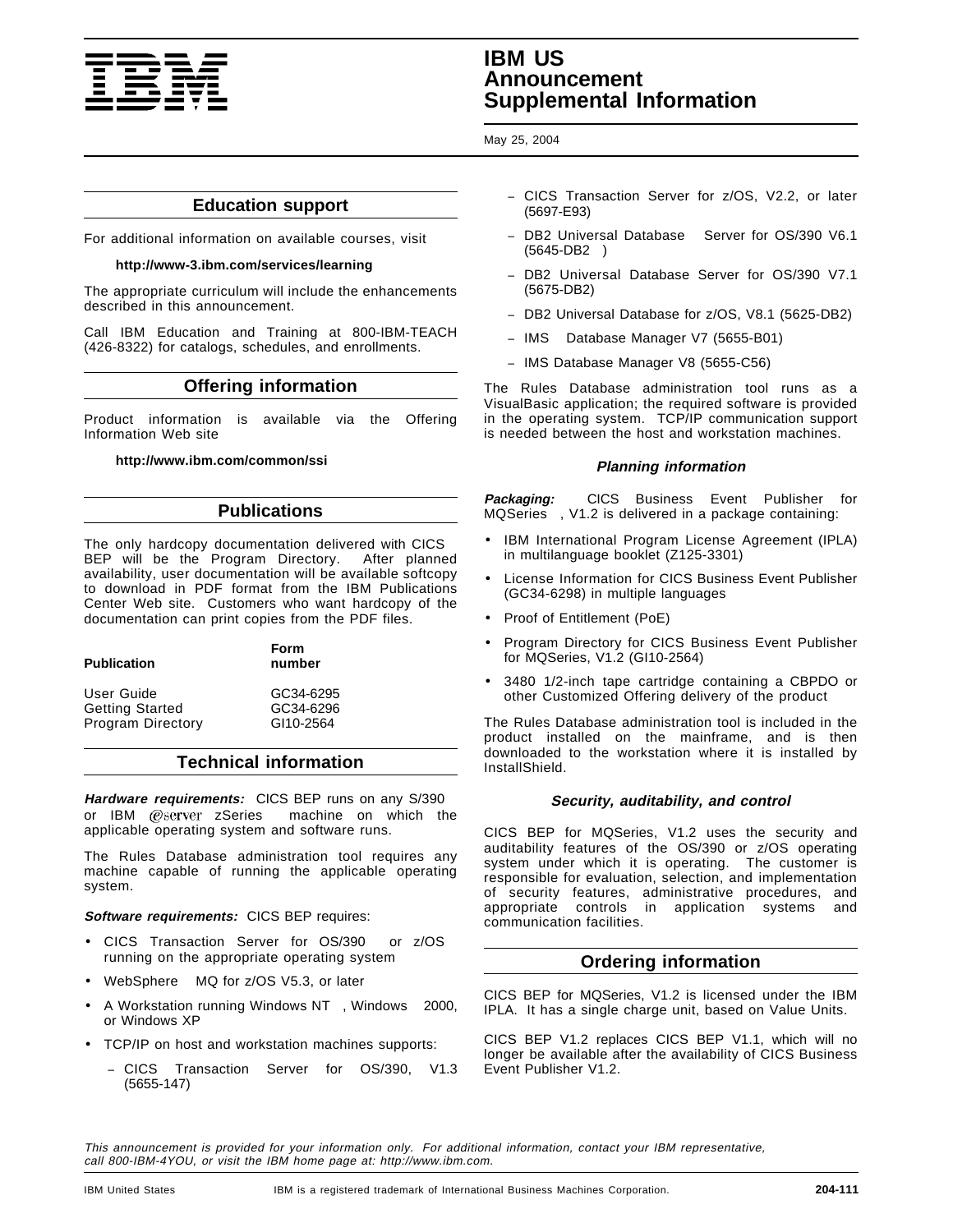## **Value Unit exhibit VUE007**

|                          | <b>MSUs</b><br>minimum | <b>MSUs</b><br>maximum | Value Units/MSU |
|--------------------------|------------------------|------------------------|-----------------|
| Base<br>Tier A<br>Tier B | 46                     | 45<br>175              | 0.45<br>0.36    |
| Tier C<br>Tier D         | 176<br>316             | 315                    | 0.27            |

Value Units for non MSU-based S/390 processors:

| Hardware   | Value Units/machine |
|------------|---------------------|
| MP3000 H30 | 6                   |
| MP3000 H50 | R                   |
| MP3000 H70 | 12                  |
| ESL Models | 2                   |

Ordering example: The total number of Value Units is calculated according to the following example.

If the customer has installed 1,500 MSUs, the applicable Value Units would be:

**Translation from MSUs to Value Units**

|                                              | <b>MSUs</b>                    | *                                                      | Value Units/MSU = Value Units     |            |                                           |
|----------------------------------------------|--------------------------------|--------------------------------------------------------|-----------------------------------|------------|-------------------------------------------|
| Base<br>Tier A<br>Tier B<br>Tier C<br>Tier D | 3<br>42<br>130<br>140<br>1.185 | $^\star$<br>$^\star$<br>$\star$<br>$\star$<br>$^\star$ | 1.00<br>.45<br>.36<br>.27<br>. 20 | $=$<br>$=$ | 3.00<br>18.90<br>46.80<br>37.80<br>237.00 |
| Total                                        | 1.500                          |                                                        |                                   |            | 343.50                                    |

When calculating the total number of Value Units, the sum is to be rounded up to the next integer.

Example: In the above ordering example, for the product running on a machine with 1,500 MSUs requiring 344 Value Units, order quantity 344.

#### **Ordering z/OS through the Internet**

ShopzSeries provides an easy way to plan and order your z/OS ServerPac or CBPDO. It will analyze your current installation, determine the correct product migration, and present your new configuration based on z/OS. Additional products can also be added to your order (including determination of whether all product requisites are satisfied). ShopzSeries is available in the U.S. and several countries in Europe. In countries where ShopzSeries is not available yet, contact your IBM representative (or Business Partner) to handle your order via the traditional IBM ordering process. For more details and availability, visit the ShopzSeries Web site at

#### **http://www14.software.ibm.com/webapp/ ShopzSeries/ShopzSeries.jsp**

The products in this announcement have one charge unit: Value Units.

Value Units for IBM 9672 processors will be based upon the full capacity of these systems. This is applicable to all S/390-based systems measured on MSU capacity. Information on MSU capacities can be found in the System/370™, System/390®, and zSeries Machine Exhibit, Z125-3901.

Value Units for zSeries will be based upon full MSU capacity as defined in the Machine Exhibits.

A tool will be available that provides support for transforming the MSU-based capacities of S/390 systems to new Value Units by calculating the applicable number of Value Units for a given number of MSUs.

**Basic license:** To order, specify the program number, feature number 9001 for asset registration, and the one-time charge (OTC) feature number. Also specify the feature number of the desired distribution medium. To suppress shipment of media, select the license-only option in CFSW.

| <b>Description</b>                      | Program<br>number | <b>OTC</b><br>feature<br>number |
|-----------------------------------------|-------------------|---------------------------------|
| <b>CICS Business</b><br>Event Publisher | 5655-J99          |                                 |
| <b>Entitlement Entity MMID</b>          |                   | S00XMK6                         |

**Note:** The products in this announcement are available with IBM Software On Off Capacity on Demand (OOCoD).

For additional information on OOCoD, refer to Software Announcement 203-202, dated August 12, 2003.

## **Subscription and support**

To receive voice technical support via telephone during normal business hours, and upgrades at no additional charge, subscription and support must be ordered. The capacity of subscription and support (Value Units) must be the same as the capacity ordered for the product licenses.

To order, specify the support program number (in this case, 5655-J97) and feature number 9001 for asset registration. Subscription and support for these products via a separately purchased offering under the terms of the IBM International Agreement for Acquisition of Support (IAAS). This offering:

- Includes and extends the support services provided in the base support to include technical support via telephone during normal business hours.
- Entitles customers to product upgrades at no additional charge. Note that the customer is not entitled for new products.

Once subscription and support is ordered, the charges will renew automatically annually unless cancelled by the customer.

| <b>Description</b>                                                                          | Program<br>number | ASC <sup>1</sup><br>feature<br>number |
|---------------------------------------------------------------------------------------------|-------------------|---------------------------------------|
| CICS Business Event Publisher<br>Subscription and Support<br><b>Entitlement Entity MMID</b> | 5655-J97          | S00XMKF                               |
| Annual support charge                                                                       |                   |                                       |
| <b>On/Off Capacity on Demand</b>                                                            |                   |                                       |
| <b>Description</b>                                                                          | Feature<br>number |                                       |
| <b>Entitlement Entity MMID</b>                                                              | S00XMK6           |                                       |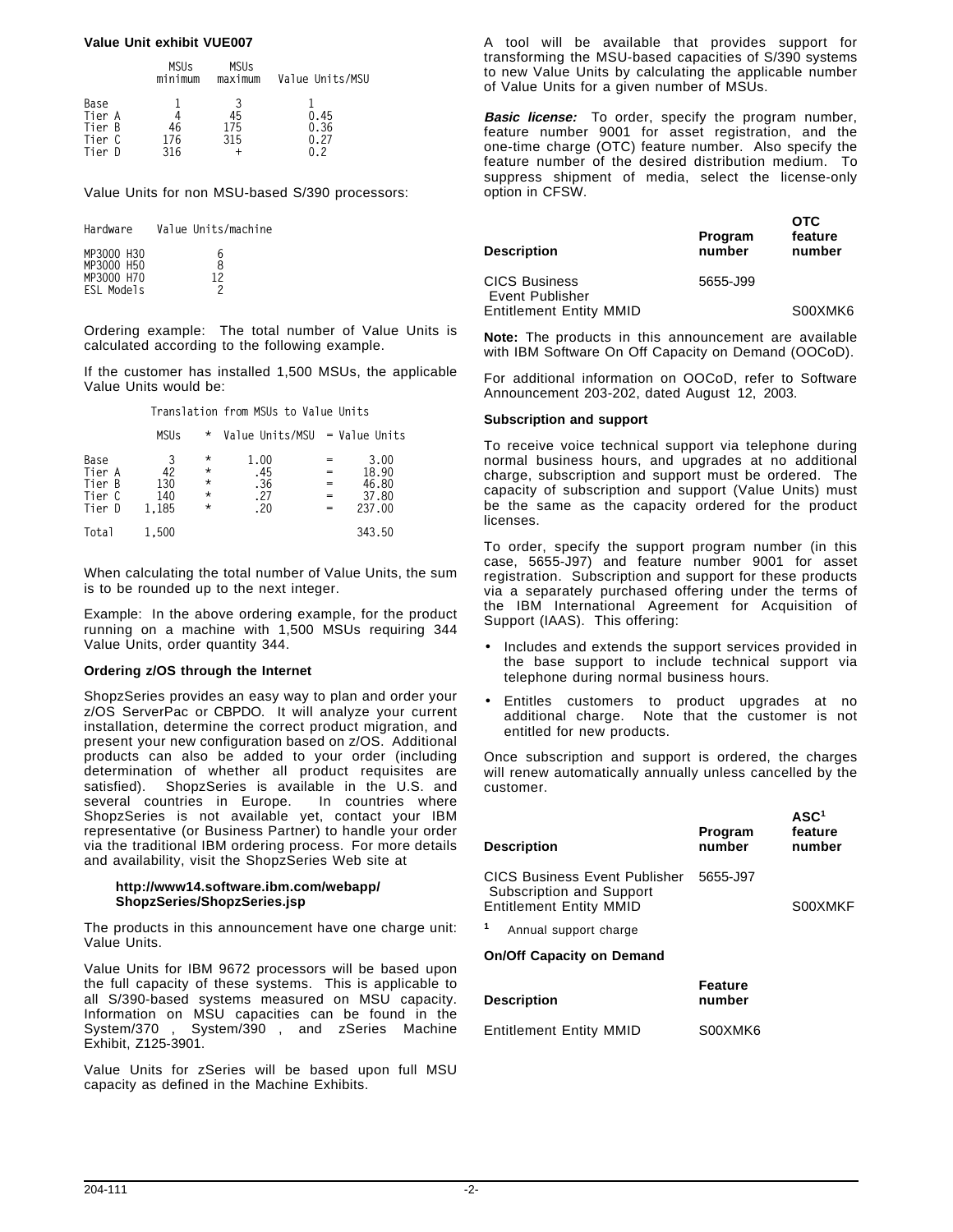## **Customized offerings**

Product media is shipped only via Customized Offerings (for example, CBPDO, ServerPac, Systempac®). Non-customized items (CDs, diskettes, source media, media kits) will continue to be shipped via the stand-alone product.

# **Terms and conditions**

**Agreement:** IBM IPLA. Proofs of Entitlement are required for all authorized use.

These products are licensed under the IPLA, the associated Agreement for Acquisition of Support, and the Addendum for Support Z125-6435, which provides for support with ongoing access to releases and versions of the program. These programs have a one-time license charge for use of the program and an annual renewable charge for the enhanced support that includes telephone assistance (voice support for defects during normal business hours) as well as access to updates, releases, and versions of the program as long as support is in effect. S/390 and zSeries IBM Operational Support Services **—** SoftwareXcel is an option for those customers who desire added services.

## **Limited warranty applies:** Yes

**Warranty:** This program has warranty for a minimum of one year from acquisition from IBM or authorized IBM<br>Business Partner. The warranty provided to the The warranty provided to the customer, for at least one year from acquisition, is access to databases (read Web sites) for program information and FAQs, including any known fixes to defects, which the customer can download or obtain otherwise and install at leisure.

**Program support:** Enhanced Support, called Subscription and Support, includes telephone assistance (voice support for defects during normal business hours) as well as access to updates, releases, and versions of the program as long as support is in effect. The customer will be notified of discontinuance of support with 12 months′ notice.

**Money-back guarantee:** If for any reason you are dissatisfied with the program, return it within 30 days from the invoice date to the party (either IBM or its reseller) from whom you acquired it for a refund. This applies only to your first acquisition of the program.

**Copy and use on home/portable computer:** No

## **Volume orders (IVO):** No

**Passport Advantage applies:** No

#### **Software maintenance applies:** No

For operating system software, the revised IBM Operational Support Services **—** SoftwareXcel offering will provide support for those operating systems and associated products that are not available with the newly announced Software Maintenance offering. This will ensure total support coverage for your enterprise needs, including IBM and selected non-IBM products. For complete lists of products supported under both the current and revised SoftwareXcel offering, visit

#### **http://www.ibm.com/services/sl/products**

For additional information on the revised IBM Operational Support Services, refer to Services Announcement 601-023, dated July 10, 2001.

**IBM operational support services — SoftwareXcel:** Yes

**AIX /UNIX upgrade protection applies:** No

**Entitled upgrade for current AIX/UNIX upgrade protection licensees:** No

**iSeries Software Subscription applies:** No

**Variable charges apply:** No

**Educational allowance available:** Yes, 15% education allowance applies to qualified education institution customers.

## **Sub-capacity charges terms and conditions**

IBM @server zSeries software charges at less than full machine capacity for eligible tools apply when z/OS is running in z/Architecture<sup>™</sup> (64-bit) mode on a zSeries 900, no other MVS™-based operating system is licensed to that server and the required information is provided by the customer in accordance with the applicable terms.

Sub-capacity charges for an eligible tool are based on the z/OS product-defined capacity. To obtain charges at less than full machine capacity for eligible tools, the customer is required to:

- Determine the MSUs needed for each machine on which the tools will run. Only machines on which the customer has implemented sub-capacity Workstation License Charges (WLC) according to the above terms and conditions are eligible for charges at less than full machine capacity for the tools.
- Use the product-defined capacity for z/OS (as specified on the Sub-Capacity Reports submitted to IBM for sub-capacity WLC) as the sub-capacity (MSUs) for each tool.
- Submit any additional MSUs and/or Value Units required for each product along with the current entitlement in Value Units for each product.

## **Sub-capacity charges for tools**

To be eligible for sub-capacity charges for tools, the machine on which the tools are running must be eligible for WLC sub-capacity charges terms and conditions. The customer must have signed the Attachment for zSeries Workload License Charges-Pre-ILM, Z125-6516, and submitted at least one Sub-Capacity Report to IBM as defined in the attachment.

With sub-capacity charges, the charge for an eligible tool is based on the z/OS product-defined capacity. To obtain charges at less than full machine capacity for each eligible tool for each machine, the customer should:

Determine the MSUs needed for the machine on which the tools will run. In a data sharing environment, determine the aggregate MSUs needed on the machine where the tools run. Use the product-defined capacity (MSUs) for z/OS (as specified on the Sub-Capacity Reports submitted to IBM for sub-capacity WLC) as the sub-capacity (MSUs) for each tool.